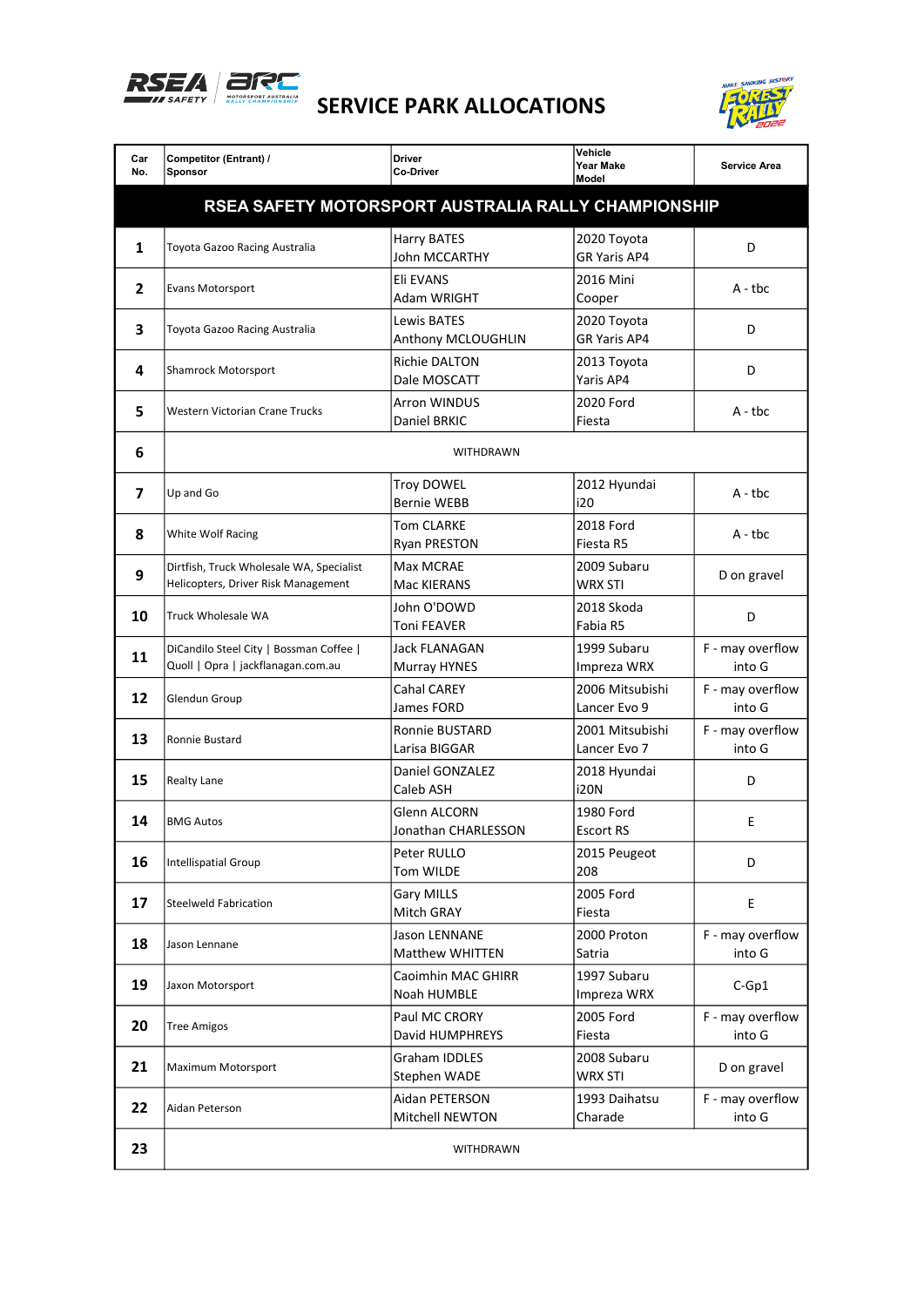



| Car<br>No. | Competitor (Entrant) /<br>Sponsor                                                 | <b>Driver</b><br>Co-Driver                  | Vehicle<br>Year Make<br>Model    | <b>Service Area</b>        |
|------------|-----------------------------------------------------------------------------------|---------------------------------------------|----------------------------------|----------------------------|
| 24         | <b>K-Tec Engineering</b>                                                          | Keith HAMILTON<br><b>Richard HARRIS</b>     | 1998 Subaru<br>Impreza WRX       | E                          |
| 25         | <b>Intellispatial Group</b>                                                       | Alex RULLO<br><b>Steve GLENNEY</b>          | 2006 Mitsubishi<br>Lancer Evo IX | D                          |
| 26         | Civitest Pty Ltd   Dardanup Removals   WA<br>Custom Glass   Steelweld Fabrication | David SMITH<br>Rodger PEDERSEN              | 2006 Ford<br>Fiesta ST150        | E                          |
| 27         | <b>Molly Spalding</b>                                                             | Molly SPALDING<br>Douglas JOHNSON           | 2001 Subaru<br>Impreza RS        | F - may overflow<br>into G |
|            | DUNLOP TYRES MOTORSPORT AUSTRALIA WA RALLY CHAMPIONSHIP                           |                                             |                                  |                            |
| 28         | Rando Constructions                                                               | Craig RANDO<br><b>Scott BECKWITH</b>        | 2002 Subaru<br>Impreza WRX STI   | D                          |
| 29         | Swift Motorsport                                                                  | <b>Ben SEARCY</b><br>Daymon NICOLI          | 2006 Mitsubishi<br>Lancer Evo 9  | C                          |
| 30         | <b>Killarney Autos</b>                                                            | Dave THOMAS<br>Mandy LISTER                 | 1998 Subaru<br>Impreza WRX       | $C-Gp1$                    |
| 31         | <b>Busselton Subie Service</b>                                                    | <b>Garry WHITTLE</b><br>Ryan DOE            | 1998 Subaru<br>Impreza WRX STI   | $C-Gp2$                    |
| 32         | <b>Trade Hire</b>                                                                 | Kody REYNOLDS<br>Anthony STALTARI           | 2002 Subaru<br>Impreza WRX STI   | $C-Gp3$                    |
| 33         | Ali's Magic                                                                       | Ali ASLAM<br>Camden PUZEY                   | 2002 Subaru<br>Impreza WRX STI   | $C-Gp4$                    |
| 34         | <b>TDR Stone</b>                                                                  | <b>Tim HILES</b><br>Morgan WARD             | 1992 Subaru<br>Legacy RS         | $C-Gp1$                    |
| 35         | Information Proficiency   Sigma Data                                              | <b>Alex WHITE</b><br>Lisa WHITE             | 1989 Nissan<br>Silvia S13        | $\mathsf C$                |
| 36         | <b>Forest Racing</b>                                                              | Craig WIMBRIDGE<br>Kirsty MOORE             | 2006 Subaru<br>Impreza WRX       | $\mathsf C$                |
| 37         | <b>KAT Racing</b>                                                                 | Kelly THOMAS<br><b>Steph ESTERBAUER</b>     | 1999 Subaru<br>Impreza WRX       | $C-Gp1$                    |
| 38         | <b>Rain Chaser Water Tanks</b>                                                    | Dale FAULKNER<br><b>Rachael FERRANTE</b>    | 2006 Subaru<br>Impreza WRX STI   | C                          |
| 39         | <b>Vegtor Conveyors and Automation</b>                                            | Craig PUZEY<br><b>Scott PUZEY</b>           | 1990 Subaru<br>Legacy RS         | $C-Gp4$                    |
| 40         |                                                                                   | <b>WITHDRAWN</b>                            |                                  |                            |
| 41         | Better Performance Products   Onslow<br>Contracting                               | <b>Hugh HARMER</b><br>Karen RUSSELL         | 1998 Subaru<br>Impreza WRX       | $B - Gp1$                  |
| 42         | <b>Elite Advisory Services</b>                                                    | Joanne MCILROY<br>Hanna DRURY               | 2002 Subaru<br>Impreza WRX       | C                          |
| 43         | Frank O'Shea                                                                      | Frank O'SHEA<br>Nathan QUARTERMAINE         | 2004 Subaru<br>Impreza WRX       | $C-Gp1$                    |
| 44         | Network-IT & Backup4me                                                            | Julian WRIGHT<br>Jeff HUGGINS               | 1971 Datsun<br>1200 Coupe        | C                          |
| 45         | <b>Todd Payne</b>                                                                 | <b>Todd PAYNE</b><br>Jeremy EDWARDS         | 2000 Nissan<br>Silvia S15        | $B - Gp1$                  |
| 46         | Keegan Transport                                                                  | Shane SMITH<br>Wayne RICHARDSON             | 1999 Subaru<br>Impreza WRX       | $C-Gp1$                    |
| 47         | Killarney Autos                                                                   | <b>Neil LENIHAN</b><br><b>Noel STEENSON</b> | 1998 Subaru<br>Impreza WRX       | $C-Gp1$                    |
| 48         | Damar Rallysport                                                                  | Daniel SMITH<br>Niamh NAIRN                 | 1990 Subaru<br>Legacy RS         | C                          |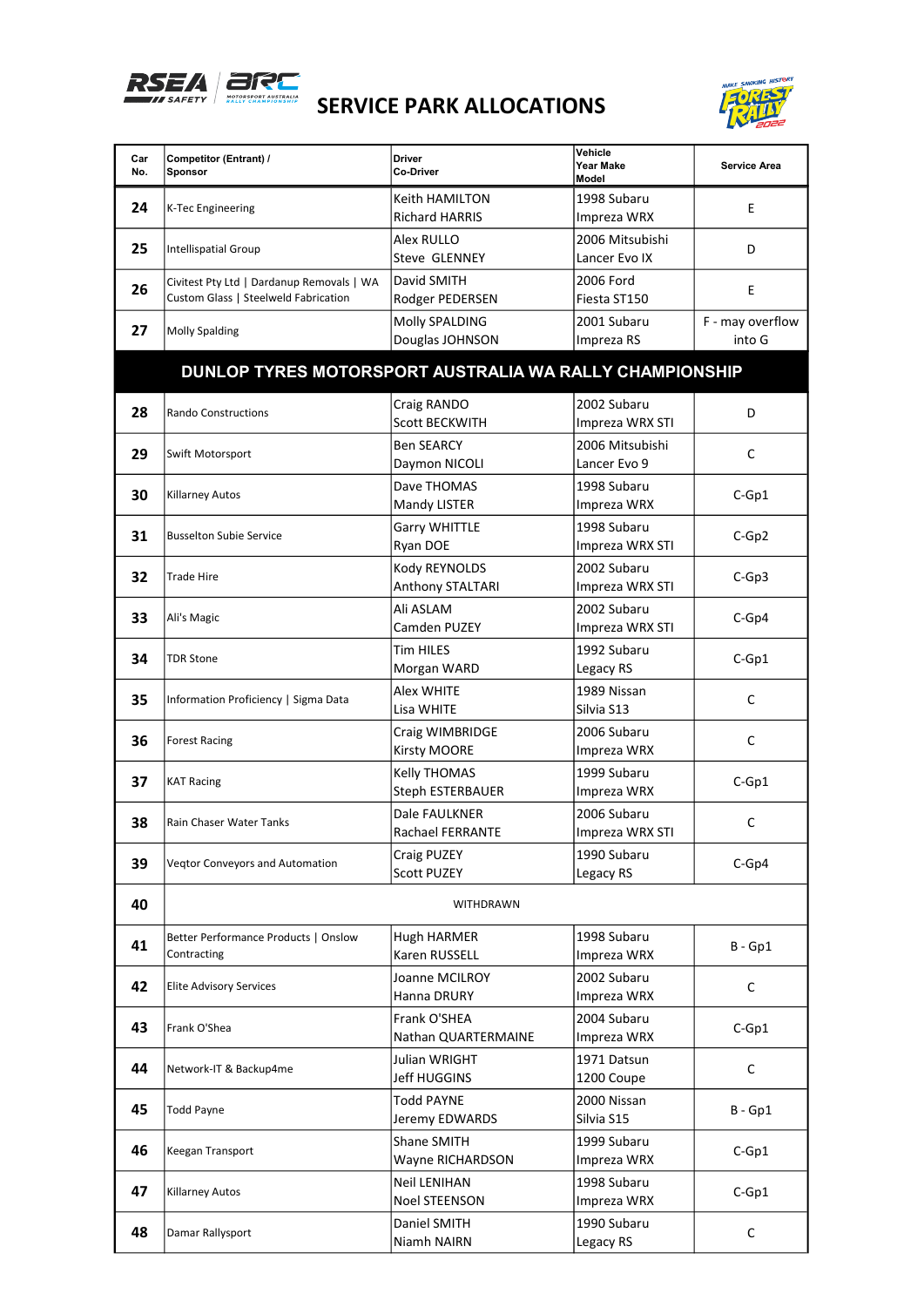

## SERVICE PARK ALLOCATIONS



| Car<br>No. | Competitor (Entrant) /<br>Sponsor                                                                                  | <b>Driver</b><br>Co-Driver                         | Vehicle<br>Year Make<br>Model  | <b>Service Area</b> |  |  |  |
|------------|--------------------------------------------------------------------------------------------------------------------|----------------------------------------------------|--------------------------------|---------------------|--|--|--|
| 49         | <b>Vegtor Conveyors and Automation</b>                                                                             | <b>Paul MADLENER</b><br>Benjamin MADLENER          | 1994 Daihatsu<br>Charade GTI   | $C-Gp4$             |  |  |  |
| 50         | <b>Champion Autoglass</b>                                                                                          | <b>Steven CHAMPION</b><br>Jonathon WHITE           | 1997 Subaru<br>Impreza WRX     | $B - Gp1$           |  |  |  |
| 51         | LA Car Carriers   BMG Auto's   Superior<br>Customs   3rd Element Fabrications  <br><b>Welshoool Auto Electrics</b> | Jarrod SEWELL<br>Adrian BURNEY                     | 1992 Daihatsu<br>Charade       | C                   |  |  |  |
| 52         | 11:11 My-Gold   Premier Metal Recyclers                                                                            | <b>Brendan QUARTERMAINE</b><br>Dean FARRELLY       | 1994 Nissan<br>Sunny GTI       | C                   |  |  |  |
| 53         | <b>Welding Superstore</b>                                                                                          | Nigel ANDERSON<br><b>Greg WERYK</b>                | 1992 Nissan<br>Sunny GTI       | C                   |  |  |  |
| 54         | Thornlie Towing   EON Protection                                                                                   | <b>Terry HUGHES</b><br>David CHRISTIAN             | 1991 Daihatsu<br>Charade       | $C-Gp3$             |  |  |  |
| 55         | <b>Team Oscar</b>                                                                                                  | <b>Neil TRETHOWEN</b><br>Sam WRIGHTHOUSE           | 2005 Mitsubishi<br>Lancer      | C                   |  |  |  |
| 56         | Declan Madigan                                                                                                     | Declan MADIGAN<br>Stephen KELLY                    | 1995 Subaru<br>Impreza WRX STI | $C-Gp1$             |  |  |  |
|            | <b>CLUBMAN MASTERS &amp; CLUBMAN CUP SERIES</b>                                                                    |                                                    |                                |                     |  |  |  |
| 57         | <b>Bike Shed Dunsborough</b>                                                                                       | <b>Andrew VAN KANN</b><br><b>Catherine SAAYMAN</b> | 1974 Toyota<br>Corolla TE27    | D on gravel         |  |  |  |
| 58         | <b>Propel Business Group</b>                                                                                       | Rod FOWLER<br>Keith MAYES                          | 2006 Peugeot<br>206 GTI        | В                   |  |  |  |
| 59         | <b>Rally Action Driver Training</b>                                                                                | Damien CADOUX<br><b>Gaetan TAGLIALATELA</b>        | 2007 Mitsubishi<br>Lancer      | $B - Gp1$           |  |  |  |
| 60         | <b>Rally Rats</b>                                                                                                  | <b>Rex RATTENBURY</b><br><b>Liam TURTON</b>        | 1974 Ford<br><b>Escort MK1</b> | $B - Gp2$           |  |  |  |
| 61         | Tyrepower Treendale   Bricknell Electrics                                                                          | Hayden WRIGHT<br>Adam WRIGHT                       | 1998 Hyundai<br>Excel          | $B - Gp2$           |  |  |  |
| 62         | <b>Michael Connor</b>                                                                                              | Michael CONNOR<br>Eden HUGHES                      | 1999 Hyundai<br>Excel          | В                   |  |  |  |
| 63         | Perth City Peugeot, Citroen and used cars                                                                          | Stephen VASS<br>Steven CRAWFORD                    | 1970 Datsun<br>1600            | $C-Gp2$             |  |  |  |
| 64         | <b>Rally Action Driver Training</b>                                                                                | Tiana CHAPMAN<br>Graham MOGG                       | 1998 Subaru<br>Impreza         | $B - Gp1$           |  |  |  |
| 65         | <b>Barker Smith Accounting</b>                                                                                     | Carter SMITH<br>Lachlan WHITE                      | 1999 Hyundai<br>Excel          | В                   |  |  |  |
| 66         | <b>Rivers Motorsports</b>                                                                                          | <b>Glen RIVERS</b><br>Max RIVERS                   | 1997 Hyundai<br>Excel          | $B - Gp1$           |  |  |  |
| 67         | Spearwood Valley Cottages                                                                                          | Mark HUITENGA<br><b>Tim RATTENBURY</b>             | 1971 Mitsubishi<br>Galant      | $B - Gp2$           |  |  |  |
| 68         | Jason Windows                                                                                                      | <b>Scott BENNETT</b><br><b>Gavin TURNER</b>        | 2007 Mitsubishi<br>Lancer      | В                   |  |  |  |



 $a$  enoun

**Sex And**<br>Red Bull

**EN mentions** 

MOUSTRIES



panta







The 2022 Make Smoking History Forest Rally is a SMOKE FREE event